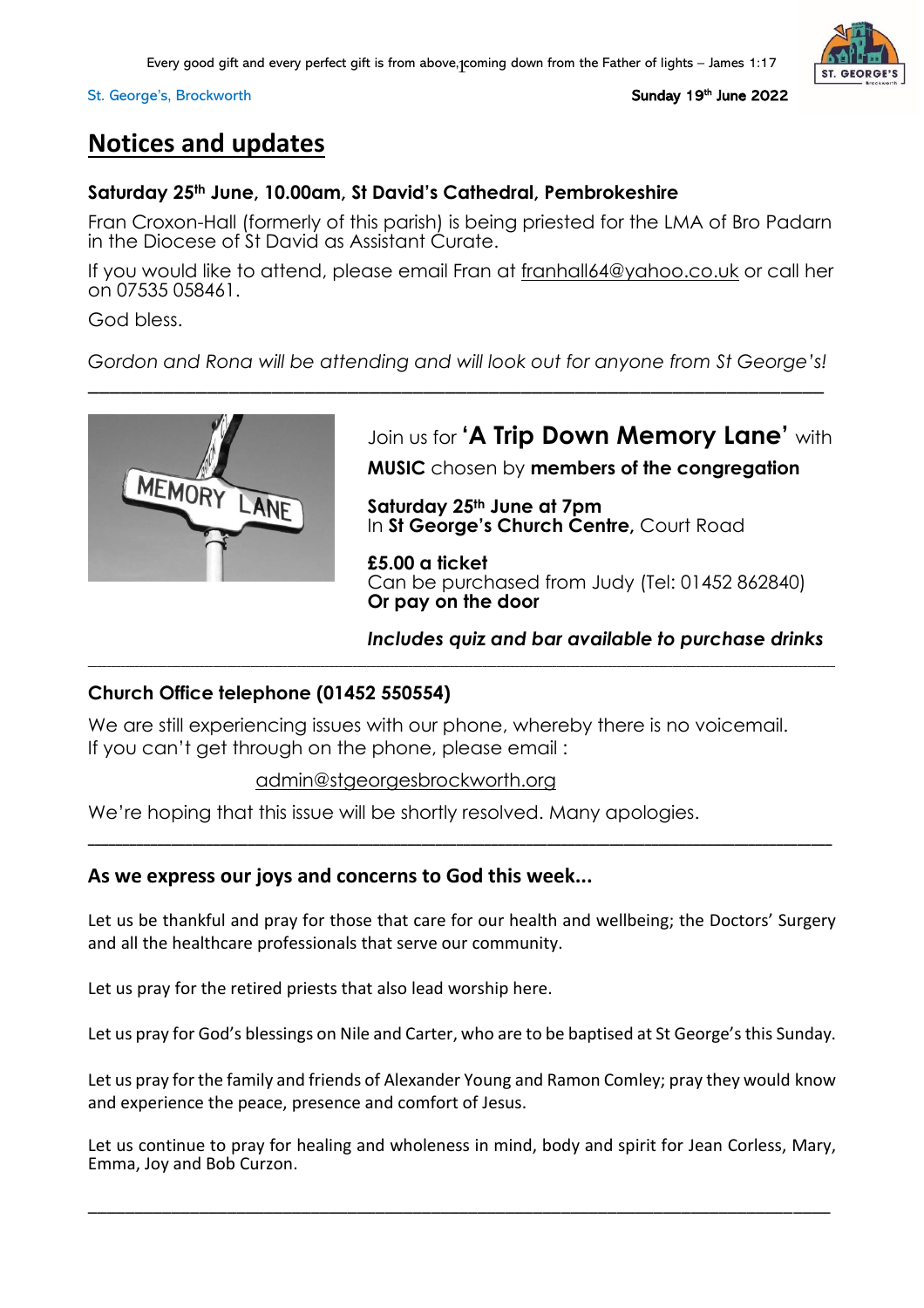### <sup>th</sup> June 2022

### **This week's diary**

| 18 <sup>th</sup> | 10.30am                      | Open Church Morning for our wedding couples: Church                                           |
|------------------|------------------------------|-----------------------------------------------------------------------------------------------|
| 19 <sup>th</sup> | 9.00am<br>10.30am<br>12.00pm | Communion Worship Service: Church<br>Family Worship Service: Church Centre<br>Baptism: Church |
| 20 <sup>th</sup> | 10.00am                      | Parent & Toddlers' Group: Church Centre                                                       |
| 22 <sup>nd</sup> | 9.45am                       | Communion: Church Centre                                                                      |
| 23 <sup>rd</sup> | 10.00am<br>7.30pm            | St George's Flower Arrangers: Church<br>Bell ringing practice: Church                         |
| 25 <sup>th</sup> | 7.00pm                       | Musical Evening: Church Centre                                                                |
| 26 <sup>th</sup> | 9.00am<br>10.30am<br>12.00pm | Communion Worship Service: Church<br>Family Worship Service: Church Centre<br>Baptism: Church |

# **Keep connected with each other and with God.**

# **THE FIRST SUNDAY AFTER TRINITY**

\_\_\_\_\_\_\_\_\_\_\_\_\_\_\_\_\_\_\_\_\_\_\_\_\_\_\_\_\_\_\_\_\_\_\_\_\_\_\_\_\_\_\_\_\_\_\_\_\_\_\_\_\_\_\_\_\_\_\_\_\_\_\_\_\_\_\_\_\_\_\_\_\_\_\_\_\_\_\_\_

We worship in the name of the Father, and of the Son, and of the Holy Spirit. Amen.

**Sing**: (*click on the song title, and it should open up and play in YouTube)* 73 Bind us [together](https://www.youtube.com/watch?v=IHJJzD46-qU)

We meet to celebrate the coming of Christ into the world. The word was made flesh and dwelt among us … and we beheld his glory.

**Almighty God, To whom all hearts are open, All desires known, And from whom no secrets are hidden: Cleanse the thoughts of our hearts By the inspiration of your Holy Spirit, That we may perfectly love you, And worthily magnify your holy name; Through Christ our Lord. Amen.**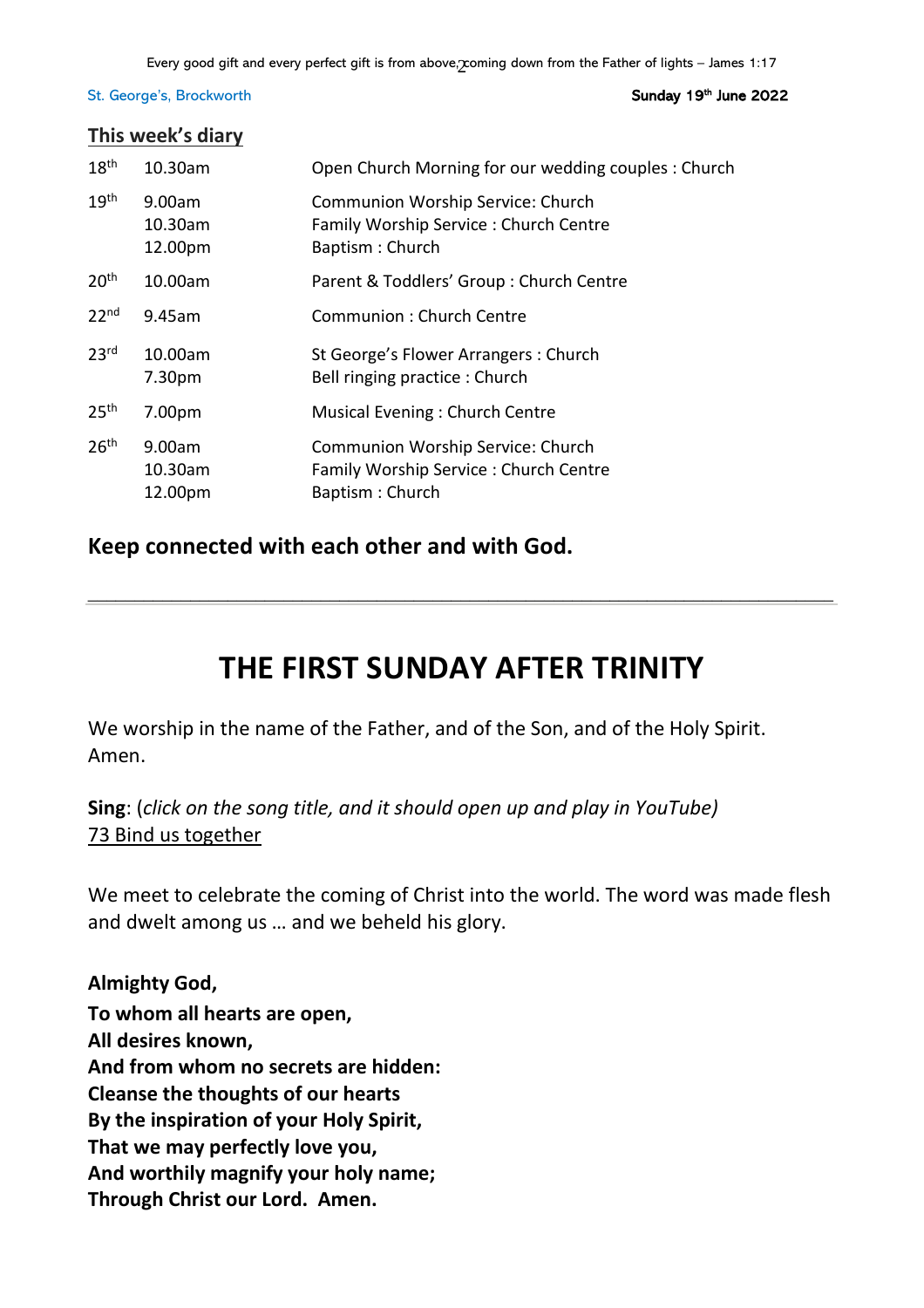<sup>th</sup> June 2022

Gathering our thoughts, we remember and confess:

**Our Lord Jesus Christ said; The first commandment is this; 'Hear, O Israel, the Lord our God is the only Lord. You shall love the Lord your God With all your heart, with all your soul, with all your mind And with all your strength.' The second is this, 'Love your neighbour as yourself.' There is no other commandment greater than these. On these two commandments Hang all the law and the prophets.**

**Most merciful God, Father of our Lord Jesus Christ, we confess that we have sinned in thought, word and deed. We have not loved you with our whole heart. We have not loved our neighbours as ourselves.**

**In your mercy forgive what we have been, help us to amend what we are, and direct what we shall be; that we may do justly, love mercy, and walk humbly with you, our God. Amen.**

May almighty God have mercy on us and forgive us our sins and bring us to everlasting life. Amen.

*Take a few moments to sit and think about receiving that unconditional offering of forgiveness through grace.*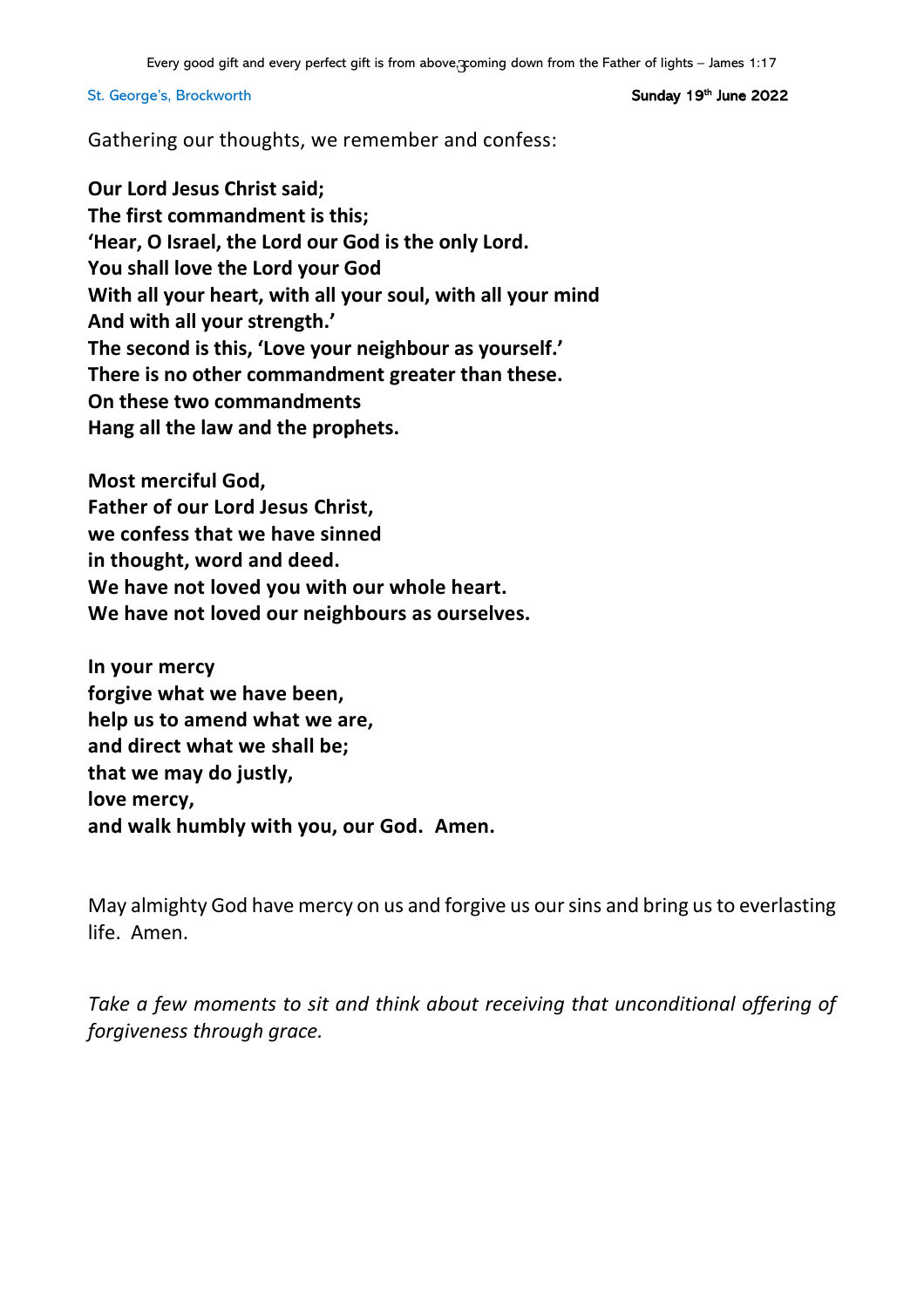<sup>th</sup> June 2022

### **Collect**

God of truth, help us to keep your law of love and to walk in ways of wisdom, that we may find true life in Jesus Christ your Son. **Amen.**

# **Reading : 1 Kings 19:1-15 (ESV)**

# *Elijah Flees Jezebel*

Ahab told Jezebel all that Elijah had done, and how he had killed all the prophets with the sword. Then Jezebel sent a messenger to Elijah, saying, "So may the gods do to me and more also, if I do not make your life as the life of one of them by this time tomorrow." Then he was afraid, and he arose and ran for his life and came to Beersheba, which belongs to Judah, and left his servant there.

But he himself went a day's journey into the wilderness and came and sat down under a broom tree. And he asked that he might die, saying, "It is enough; now, O LORD, take away my life, for I am no better than my fathers." And he lay down and slept under a broom tree. And behold, an angel touched him and said to him, "Arise and eat." And he looked, and behold, there was at his head a cake baked on hot stones and a jar of water. And he ate and drank and lay down again. And the angel of the LORD came again a second time and touched him and said, "Arise and eat, for the journey is too great for you." And he arose and ate and drank, and went in the strength of that food forty days and forty nights to Horeb, the mount of God.

# *The LORD Speaks to Elijah*

There he came to a cave and lodged in it. And behold, the word of the LORD came to him, and he said to him, "What are you doing here, Elijah?" He said, "I have been very jealous for the LORD, the God of hosts. For the people of Israel have forsaken your covenant, thrown down your altars, and killed your prophets with the sword, and I, even I only, am left, and they seek my life, to take it away." And he said, "Go out and stand on the mount before the LORD." And behold, the LORD passed by, and a great and strong wind tore the mountains and broke in pieces the rocks before the LORD, but the LORD was not in the wind. And after the wind an earthquake, but the LORD was not in the earthquake. And after the earthquake a fire, but the LORD was not in the fire. And after the fire the sound of a low whisper. And when Elijah heard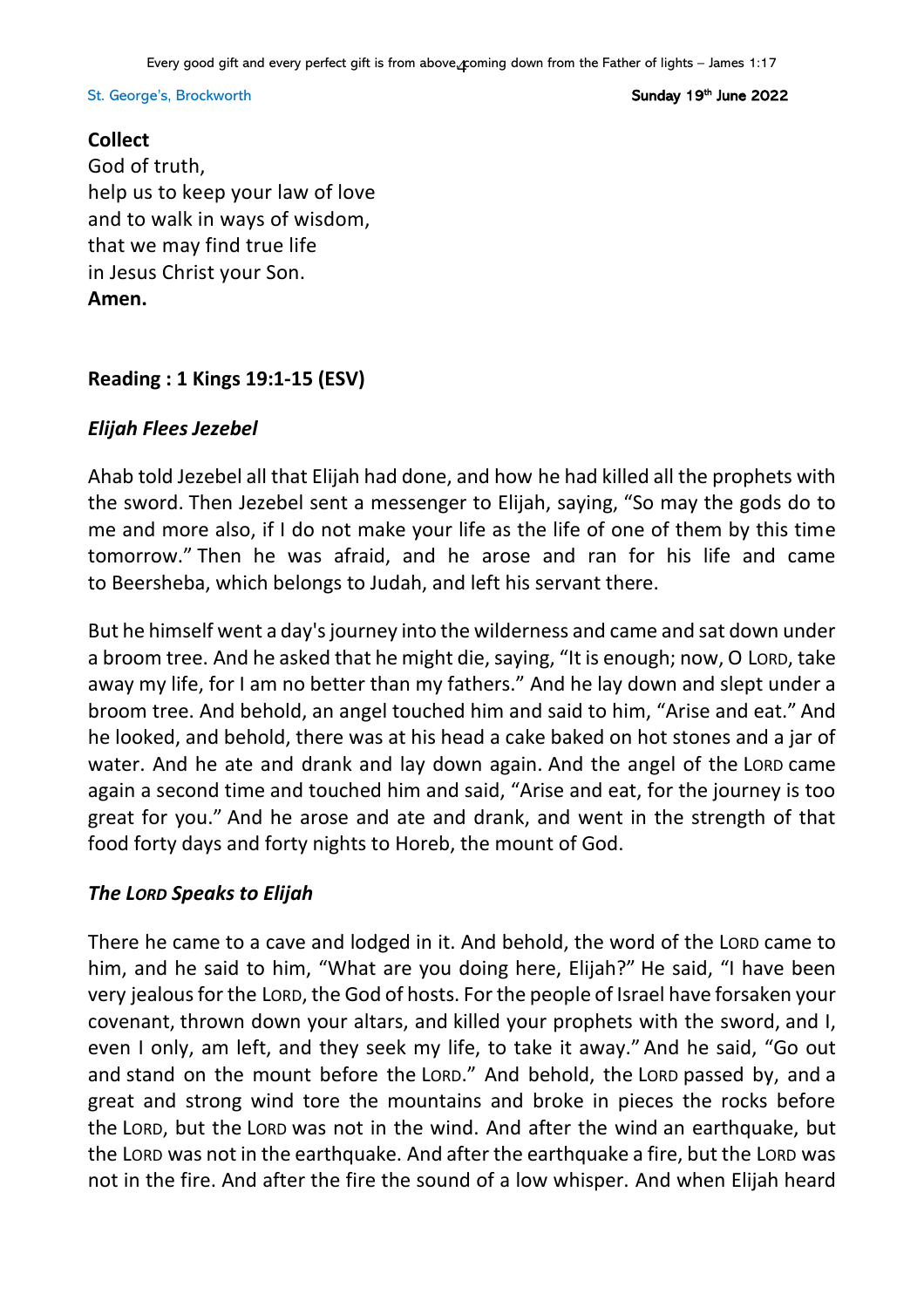it, he wrapped his face in his cloak and went out and stood at the entrance of the cave. And behold, there came a voice to him and said, "What are you doing here, Elijah?" He said, "I have been very jealous for the LORD, the God of hosts. For the people of Israel have forsaken your covenant, thrown down your altars, and killed your prophets with the sword, and I, even I only, am left, and they seek my life, to take it away." And the LORD said to him, "Go, return on your way to the wilderness of Damascus. And when you arrive, you shall anoint Hazael to be king over Syria.

# **Gospel Reading: Luke 8:26-39 (ESV)**

# *Jesus Heals a Man with a Demon*

Then they sailed to the country of the Gerasenes, which is opposite Galilee. When Jesus had stepped out on land, there met him a man from the city who had demons. For a long time he had worn no clothes, and he had not lived in a house but among the tombs. When he saw Jesus, he cried out and fell down before him and said with a loud voice, "What have you to do with me, Jesus, Son of the Most High God? I beg you, do not torment me." For he had commanded the unclean spirit to come out of the man. (For many a time it had seized him. He was kept under guard and bound with chains and shackles, but he would break the bonds and be driven by the demon into the desert.) Jesus then asked him, "What is your name?" And he said, "Legion," for many demons had entered him. And they begged him not to command them to depart into the abyss. Now a large herd of pigs was feeding there on the hillside, and they begged him to let them enter these. So he gave them permission. Then the demons came out of the man and entered the pigs, and the herd rushed down the steep bank into the lake and drowned.

When the herdsmen saw what had happened, they fled and told it in the city and in the country. Then people went out to see what had happened, and they came to Jesus and found the man from whom the demons had gone, sitting at the feet of Jesus, clothed and in his right mind, and they were afraid. And those who had seen it told them how the demon-possessed<sup>[\[e\]](https://www.biblegateway.com/passage/?search=luke+8&version=ESV#fen-ESV-25273e)</sup> man had been healed. Then all the people of the surrounding country of the Gerasenes asked him to depart from them, for they were seized with great fear. So he got into the boat and returned. The man from whom the demons had gone begged that he might be with him, but Jesus sent him away, saying, "Return to your home, and declare how much God has done for you." And he went away, proclaiming throughout the whole city how much Jesus had done for him.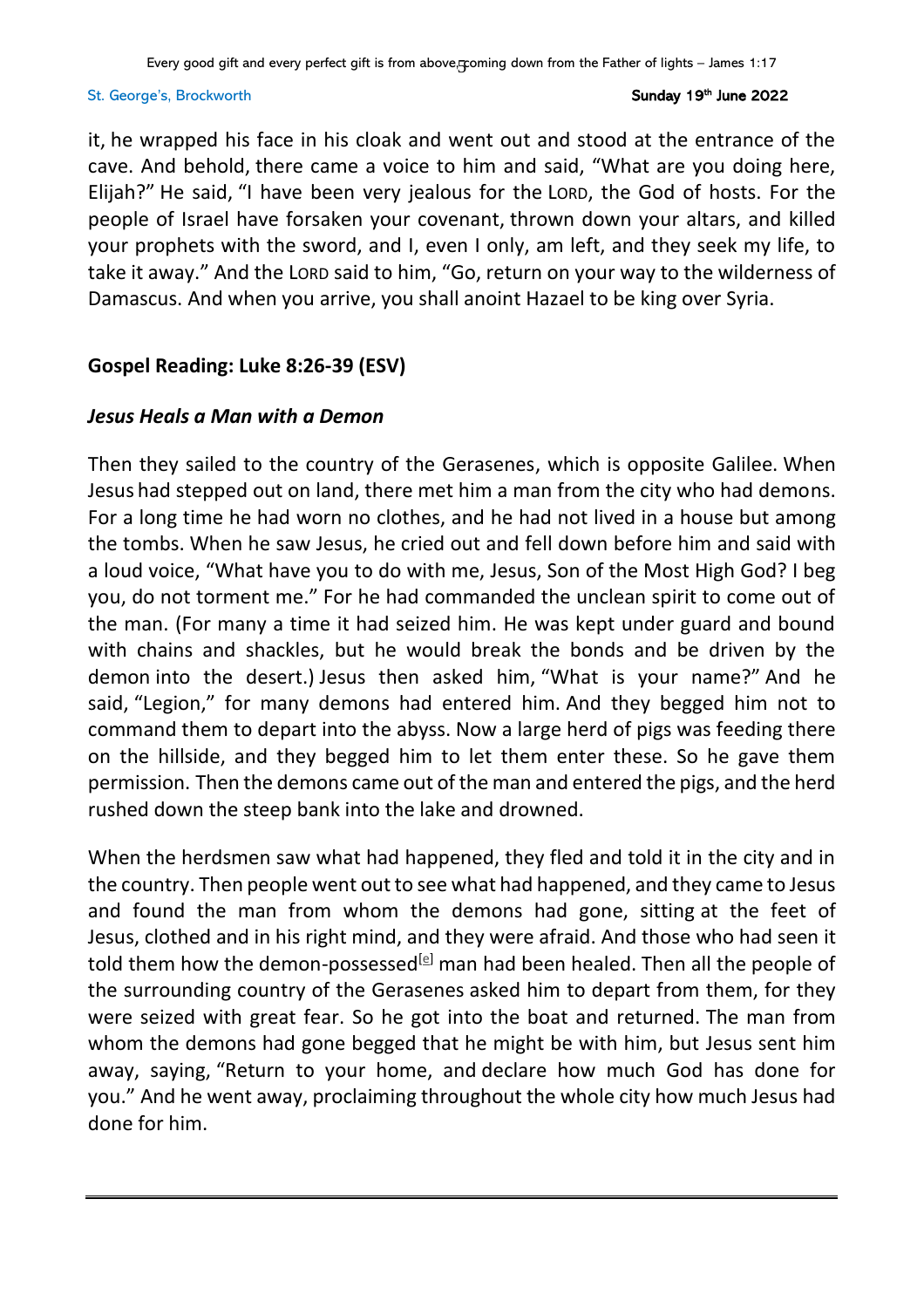<sup>th</sup> June 2022

**Sing**: (*click on the song title, and it should open up and play in YouTube*) 198 For the healing of the [nations](https://www.youtube.com/watch?v=QXtfIE6jS)

Let us declare our faith with confidence:

**We believe in God the Father, who created all things: for by his will they were created and have their being.**

**We believe in God the Son, who was slain: for with his blood, he purchased us for God, from every tribe and language, from every people and nation. We believe in God the Holy Spirit: the Spirit and the Bride say, 'Come!' Even so come, Lord Jesus! Amen.**

We pray with confidence as our saviour has taught us:

**Our Father in heaven, hallowed be your name, your kingdom come, your will be done, on earth as in heaven. Give us today our daily bread. Forgive us our sins as we forgive those who sin against us. Lead us not into temptation but deliver us from evil. For the kingdom, the power, and the glory are yours now and forever. Amen.**

**Sing**: (*click on the song title, and it should open up and play in YouTube*) 275 Guide me O thou great [redeemer](https://www.youtube.com/watch?v=5j48TLIRb4Q)